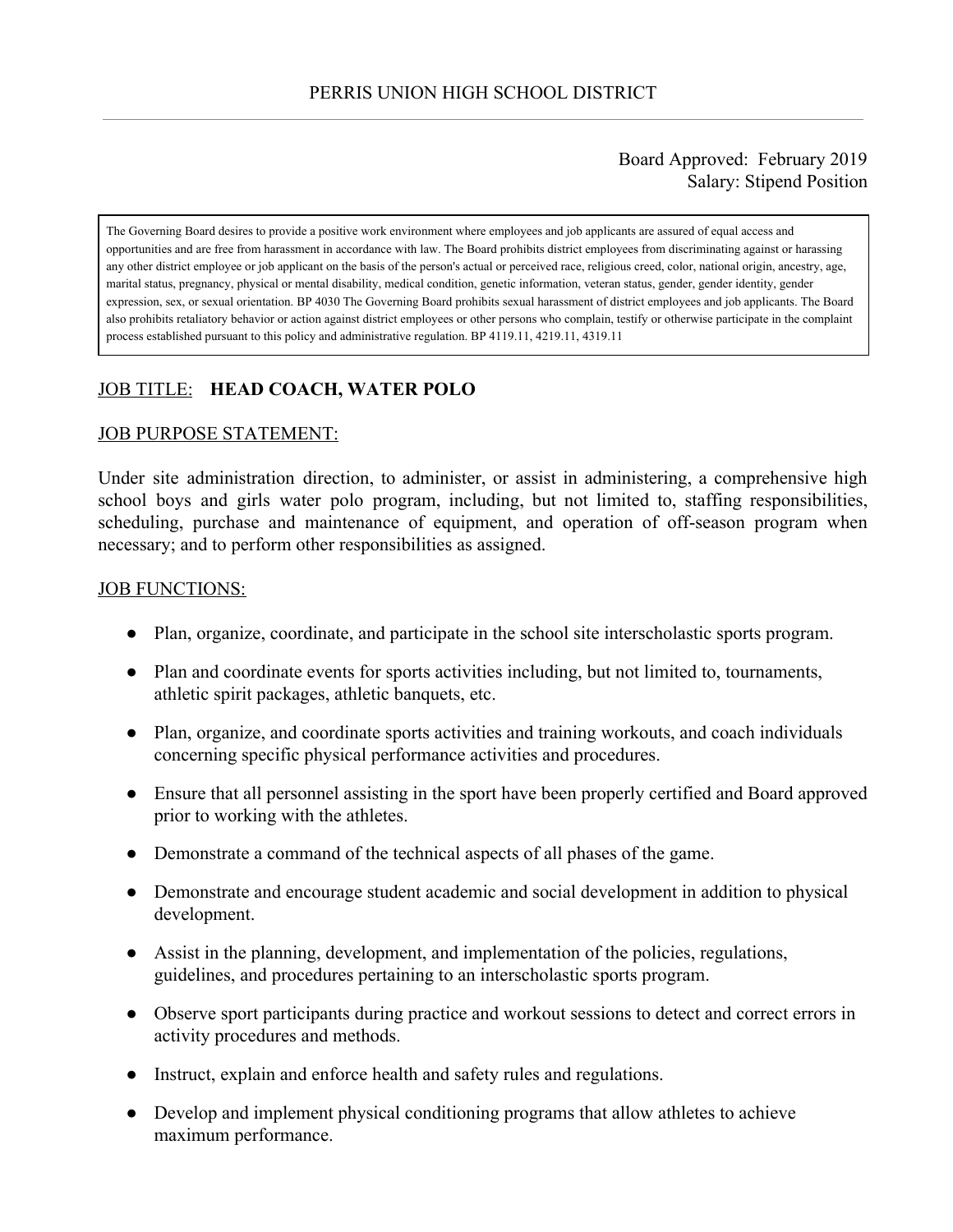### JOB TITLE: **HEAD COACH, WATER POLO** Page 2 of 3

### JOB FUNCTIONS – continued

- Review, audit and monitor sport activity related injuries and determine the most appropriate time for an athlete to return to active sport participation.
- Select or assist in the selection of interscholastic sport activity uniforms and related sport apparatus and equipment.
- Assess the athletic team skills and abilities and the opponents capabilities and determine game strategies.
- Provide a variety of interscholastic sport activities, which requires the coordination of travel and equipment transportation to "away" games and activities.
- Advise site administrators concerning interscholastic sports programs and activities.
- May participate or coordinate opponent scouting activities.
- May make recommendations to revise, update, and incorporate creative and innovative trends into the District interscholastic sports programs.
- Provide specialized resource support and coordination of a creative and innovative interscholastic sports program.
- Analyze and assess interscholastic sports program needs, and offer recommendations pertaining to program activity revisions, additions, or deletions.
- Participate in the evaluation of the District interscholastic sports programs and activities.
- Understand and carry out oral and written directions with minimal accountability controls.
- Communicate effectively in English in oral and written form.
- Build and maintain a positive working relationship with parents, students, other coaches, staff, and the public.
- Work cooperatively with other school leaders in a school environment with multiple curricular and co-curricular programs.
- Understand the principles, goals, and objectives of public education.
- Knowledge of the methods, techniques, procedures, and strategies concerning the development and maintenance of an effective interscholastic sports program.
- Knowledge of modern trends pertaining to interscholastic sports programs and activities.
- Commitment between academic and athletic excellence for student athletes.
- Demonstrate successful ability to follow the National Federation of High Schools Coaches Code of Conduct and the California Interscholastic Federation (CIF) Coaches Code of Conduct, and Pursuing Victory with Honor.